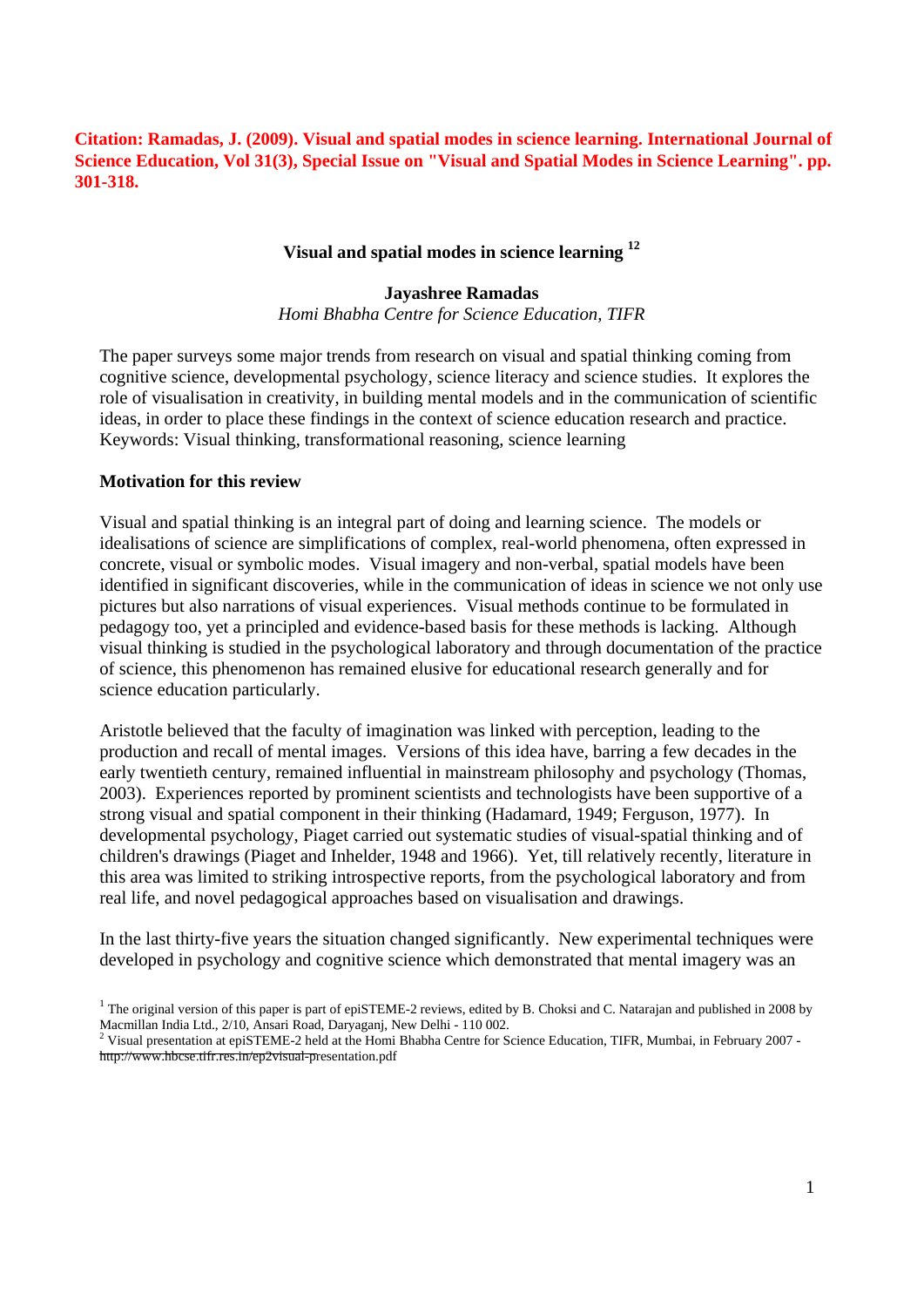objective, reproducible phenomenon that could be studied empirically (Shepard and Metzler, 1971; Paivio, 1995), and further, that it had an identifiable neurological basis (Kosslyn and Koenig, 1992). During the same period historians and sociologists of science started to investigate the role of pictures, diagrams and other non-linguistic representations used by scientists in recording and communicating their ideas (Shapin and Schaffer, 1985; Lynch, 1985; Gooding et al., 1989). Philosophers addressed issues raised by visual-spatial and model-based reasoning in science (Giere, 1996; Shank and Cunningham, 1996).

In developmental psychology too there was interest in children's drawings (Goodnow, 1977; Karmiloff-Smith, 1995) and in spatial reasoning abilities (Newcombe and Learmonth, 2005). These developmental studies turn out to have direct implication for learning and pedagogy in school, as they are carried out in more naturalistic contexts than are found in the psychological laboratory.

School education tends to emphasise verbal and algebraic thinking, at the expense of visual and spatial modes (Presmeg, 1986; Trumbo, 2006). Visual methods in pedagogy are formulated usually without reference to cognitive, historical or philosophical considerations. The focus of research in education has been on pictures rather than on mental imagery, and till recently very little of it has addressed topics in school science (Levie, 1987; Mathewson, 1999). Moreover the large number and variety of scientific images in the media have grown, giving rise to a concern that the required visual literacy is not being developed in the population (Trumbo, 2006). In the last decade the emergence of powerful computers, with the possibility of handling dynamic models and simulations, has provided impetus for research on visual thinking in the classroom; one expects that visualisation will become an active field in the near future (Gilbert, 2008; Mathewson, 1999; 2005).

Visual-spatial and diagrammatic reasoning in science is potentially an interesting and exciting area of research. But the literature that bears on it originates from the rather specialised and disparate areas of cognitive science, developmental psychology, science literacy and science studies. An indepth review of these areas would be a daunting task, more so for one who is not an expert in any of these areas. Coming rather from a background of science education, I review the research selectively and in rather broad strokes, in order to identify some specific themes that seem to me to be relevant for the learning of science and for research in science education.

### **Outline of the review**

I begin with the theme of creativity and discovery, going on to the link between imagery and memory and the role of the visual in the communication of ideas in science. I note with some surprise that all these three lines of research have highlighted one common yet unexpected idea. Research on visual thinking, although placed initially in opposition to verbal modes of thinking, has repeatedly encountered a role for language, text and, in general, analytically expressible meaning. Language-based forms of reasoning appear to form an inseparable complement to imagery and diagrammatic reasoning.

It is less surprising, from the viewpoint of science, that model-based reasoning turns out to be a combination of verbal and visual, as well as symbolic and mathematical modes. For science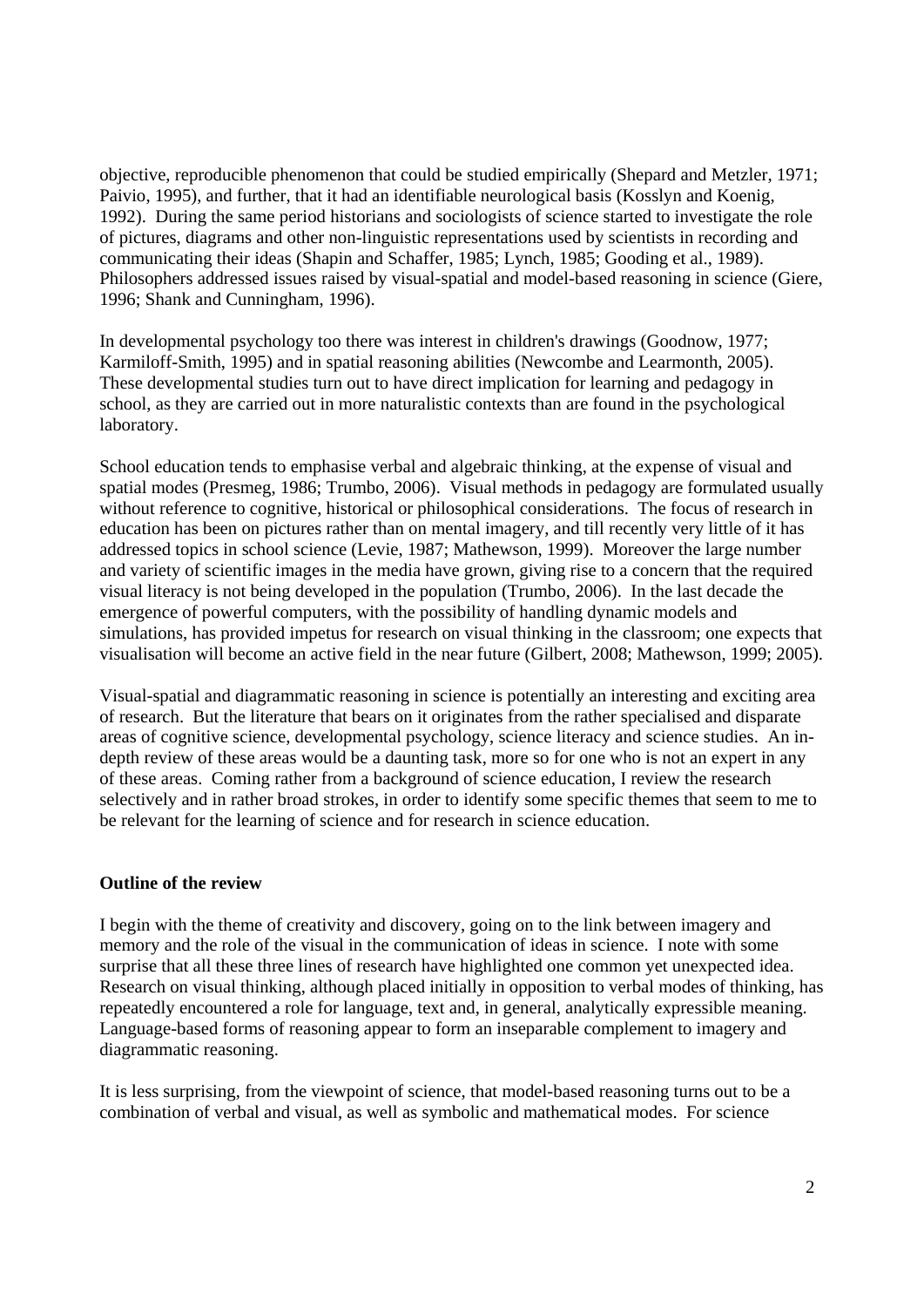education then we need to find out how best semantic content can be integrated into visual representations, in order to bring about meaningful learning.

A particular strength of visual representations, both internal mental ones and external diagrams and concrete models, is that they are amenable to transformations. I review the evidence for transformational reasoning in science, linking this research with cognitive analyses of mental transformations and use of diagrams for transformational reasoning by children and adults. I identify transformational reasoning as a crucial component in the process of making meaning through visual representations.

# **Creativity and discovery in science**

In self-reports of significant discoveries by scientists a dominant motif has been that of vivid imagery and non-verbal, often spatial models. Paradoxically Francis Galton (1880) found that while people in general society habitually reported instances of mental imagery, the scientists who he spoke with tended to deny any such experience, questioning the very notion of mental imagery. I will re-visit this anomalous observation in "transformational reasoning in science."

Jacques Hadamard (1949) questioned some well-known creative intellectuals of his time. He found that almost all of them claimed to think in vague mental images that were most frequently visual, but also sometimes kinetic and auditory. Visual-spatial conceptualisations in the radical breakthroughs of twentieth century physics were analysed by Miller (1984) and Holton (1986a, 1995). In biology Kierns (1999) documented how visual evidence was critical to the highly original research of Barbara McClintock. Technological designs and visualisations of mechanical inventions over the years were studied by Ferguson (1977).

Though these studies are carefully documented as well as inspiring and persuasive, it is difficult to confirm any general claims based on them regarding imagery, creativity and discovery. Restricting ourselves to the context of science, it is not clear whether observations made with exceptional individuals have strong implications for all scientists or for students of science. Another problem is to arrive at good definitions of creativity and discovery in given contexts, let alone ones that might hold across a range of contexts.

Roger Shepard, a pioneer in the scientific study of imagery, stepped out of the strict experimental tradition of psychology to consider several documented cases of highly creative scientists, technologists, mathematicians, writers, sculptors and others who reported using mental imagery. Shepard (1978, 1988) suggested that imagery and spatial visualisation were essential for creativity and discovery. He also conjectured some reasons to account for the apparent effectiveness of imagery over language in the creative process.

Subsequent research provided indirect support to only some of Shepard's conjectures. A necessary relationship between creativity and imagery has never been found. On the contrary most standardised tests are explicitly designed to tap both visual and verbal creativity. But mental imagery in simple situations has been shown to result in creative responses. In a series of experiments Finke and his collaborators found that subjects could successfully combine and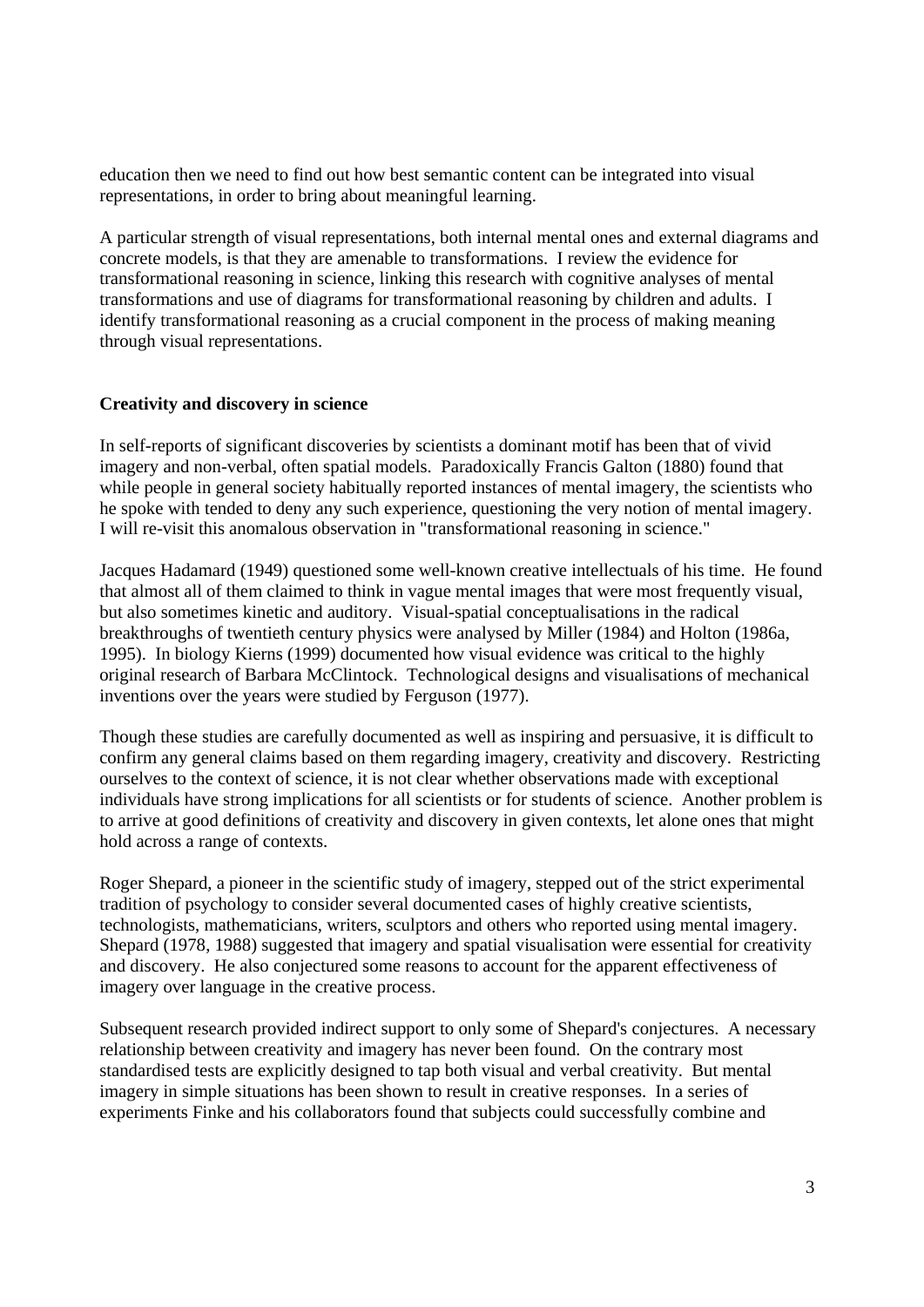mentally manipulate familiar shapes of letters, numerals and geometrical objects, to discover new forms previously determined by the experimenters. The majority of subjects were able to mentally synthesise such simple, familiar forms in creative ways, into meaningful patterns and entirely new objects, or "preinventive forms" (Finke, 1990).

In other experiments, an expected developmental precedence of imagery over language was supported by observations (Roskos-Ewoldsen et al., 1993; Newcombe and Learmonth, 2005). Finally, a "drive towards symmetry", which is said to have motivated many of the scientists in Shepard's accounts, found a parallel in the imagery responses of laboratory subjects: for example, symmetrical patterns used in experiments were found to cohere easily in the mind and to require less time for processing (Roskos-Ewoldsen et al., 1993).

What is perhaps not supported yet is Shepard's claim that, in creativity, imagery has some special status over language. One clear result from psychological studies is that mental "images" are not purely visual in character; rather they have both depictive and descriptive qualities (Intons-Peterson, 1993), and also abstract elements which are not easily expressible in either of these ways (de Vega et al., 1996). Language and description may either facilitate or interfere with interpretation of visual images (Intons-Peterson, 1993). Further, creativity and discovery in the psychological lab is helped, not by imagery alone, but by the ability to transform information between the verbal and imaginal. Along with mental manipulation of images, activities like doodling or drawing, seeing, hearing and gesturing, when carried out in consonance with the task at hand, enable more creative responses (Roskos-Ewoldsen et al., 1993).

These studies show that, given appropriate task situations, creative responses can be easily elicited from ordinary lay persons. Later we see how historical sources and observations of practising scientists give some insight into the phenomenon of creativity in science. How are these, the lay and expert, kinds of creativity comparable? We leave aside, for the purpose of this discussion, the very different social contexts of the scientific activities. But creative visualisations of scientists are clearly built upon a deep and extensive knowledge of their field. Further, persons who demonstrate exceptional creativity in particular domains might be marked more by their commitment to explore in depth the possibilities suggested by their creations. This is a larger and more extended task, spread over months and years, that must require much more than visual-mental manipulation over milliseconds to minutes, that is tested in the laboratory. This "ninety-nine percent perspiration" aspect of science has direct implications for pedagogy.

#### **From mental images to mental models**

The results on creativity show that apparently simple and de-contextualised mental images carry meaning that is not entirely captured by their visual and spatial properties (de Vega and Marschark, 1996; de Vega et al., 1996). The meaning inherent in images may be at least partly expressible in language and other abstract, symbolic notations. Sensory modalities besides the visual may also contribute to these models. Current theories in cognitive science support such multimodal representations of knowledge (Ramachandran and Hubbard, 2001; Barsalou et al., 2003).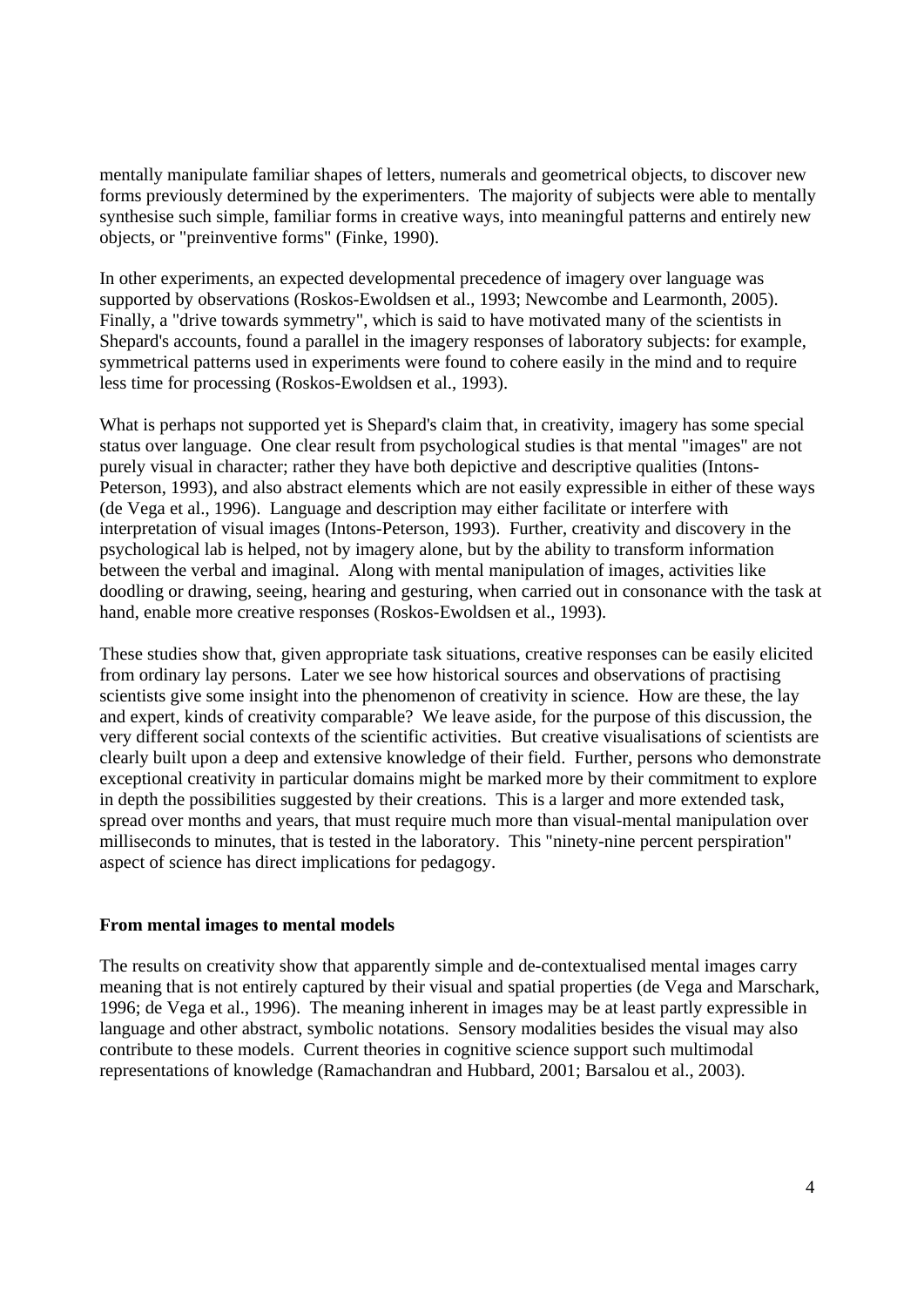What is found true for the kind of simple depictions employed in psychological research (for example, the well-studied duck-rabbit figure), should be even more valid for the much richer images in science. Images in science are not simple perceptual entities. Not just the sophisticated images of high-level science, but the images occuring in school science too, carry a great deal of conceptual, abstract and often mathematical content. Quite unlike images in art, and much less so than images in design and technology, the images in science rarely stand on their own. They need to be supported always by text and other formalisms.

There is limited literature on the understanding of images in semantically rich domains as in science. A broad conceptualisation by Holton (1986b) proposes three closely related forms of imagination in science: visual, metaphoric and thematic. Holton's ideas have found reflection in science education and curriculum theory, though their effect on practice remains to be seen (Matthewson, 1999; 2005). In the more operational terms required for empirical research, specific problem-solving situations in complex domains might call for a combination of propositional knowledge, abstract rules, manipulation of images and mathematical analysis.

In this view a mental image is more like a mental model, not quite a picture in the mind but a scheme for depicting and processing visual, spatial, temporal, causal, or other types of information. Though mental models in principle need not be bound to specific sensory modalities, yet it is conceivable that mental models of blind persons have significant auditory, tactile and kinesthetic components (Gouzman and Kozulin, 1998) while those of sighted persons may have a dominant visual one.

Visual mental models do figure prominently in cases of conceptual change across the sciences (Nersessian, 2002). Though in the creative process there may be no exclusivity to imagery, it is possible that visual and spatial modes facilitate certain operations on mental models. Reasoning with mental models could be described by the umberella term "transformational reasoning", a characterisation that may help integrate visual-spatial with verbal and other modes of reasoning. After reviewing the literature on transformational reasoning I suggest that model-based transformational reasoning is the key to studying the visual and spatial aspects of science learning.

### **Imagery and memory**

The unexpected relationship between verbal and visual thinking found in imaginal creativity and discovery, seems quite natural when we look at the role of imagery in memory. From antiquity till today visual imagery has remained popular as a mnemonic for verbal material (Anderson, 1998). Till recently psychological research on memory dealt largely with words and text. Consideration of visual material led to a new conceptualisation of long-term memory (Paivio, 1995) and also working memory (Baddeley, 1992). Working memory, which is involved in temporary storage and processing of information, consists of two complementary subsystems dealing with visual-spatial and verbal information respectively (Baddely, 1992). The classic experiments on imagery (Shepard and Metzler, 1971; Kosslyn and Koenig, 1992) address visual aspects of working memory. Individual differences in imagery tasks are often attributed to limitations of working memory (Hegarty, 2000). Mental models are thought to be constructed through the interaction of the visual and verbal systems in working memory (Schnotz, 2002).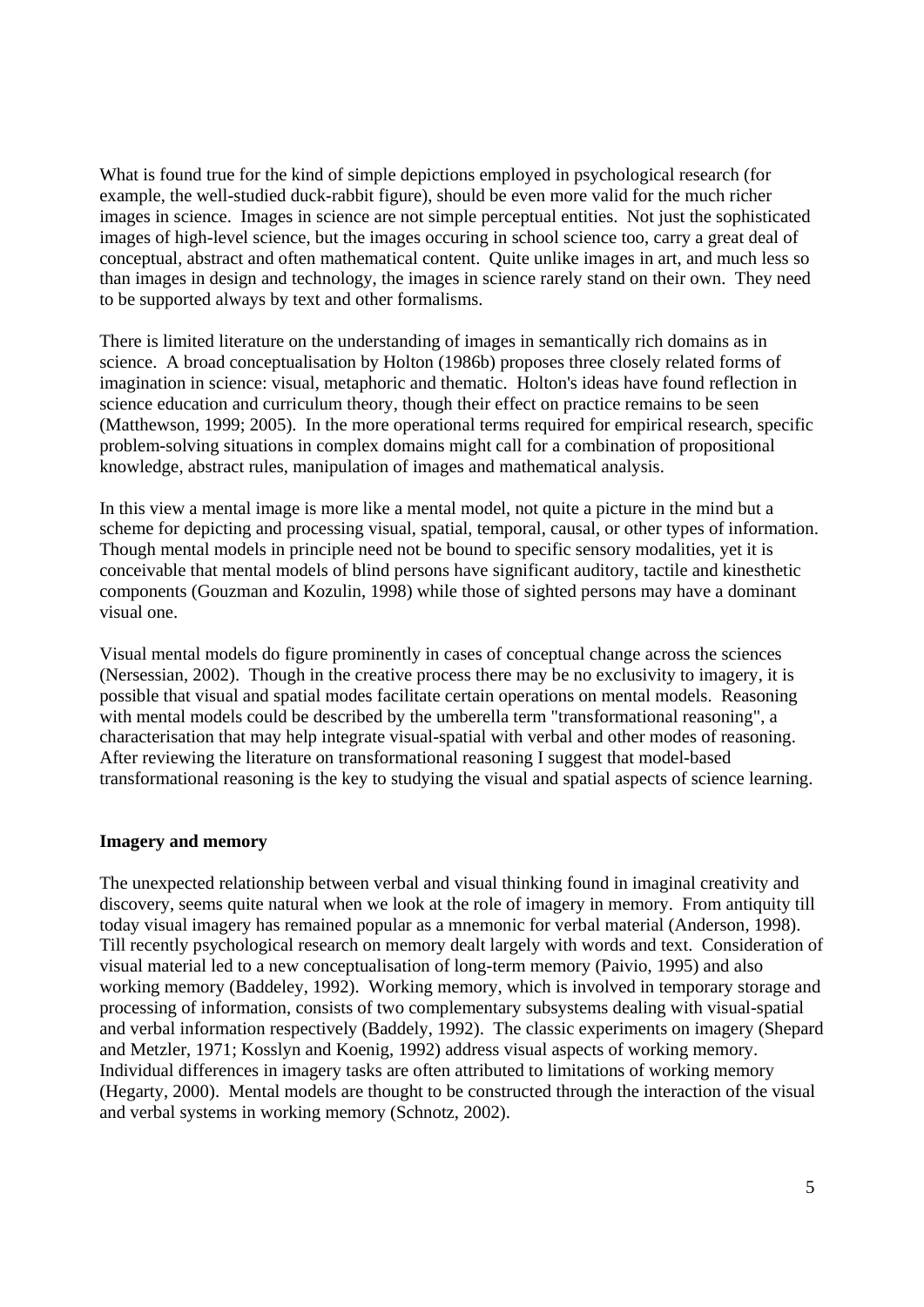Long-term memory is classified into declarative and procedural memory; the former is further found to comprise of episodic and semantic memory. Visual components in long-term memory are indicated in a study by Kosslyn and Bower (1974), showing that children rely on visual imagery to remember sentences unlike adults who encode sentences more in terms of their meaning. Memory for language materials is found to be dependent on the image-evoking value of words, imagery instructions and imagery strategies (Clark and Paivio, 1991; Paivio, 1995). Consistent with the close interaction between the visual and verbal, mental images are possible to reconstruct based on descriptive information stored in long-term memory (Hyman, 1993).

The research of Paivio and others indicates that imagery may have a role in episodic as well as in semantic memory, in both of which linguistic and imaginal aspects are closely intertwined. Examples from school science too could be recalled. The colours and smells from the chemistry laboratory, a diagram of the digestive system, a schematic ray of light refracted through a crosssection of a slab of glass: these images persist in the memory of adults well past their school years. Laboratory sequences or steps in problem-solving involve remembering of procedures. Research with designers (e.g. Tversky, 2005), shows that imagery may be a component of procedural memory too. Such studies remain to be done in the context of science.

### **Communication of ideas**

The integration between the verbal and the visual needs no justification when we come to the communication of ideas in science. Studies of the practice of science (Butterfield, 1949; Taylor and Blum, 1991; Baigrie, 1996) look at the evolution of scientific illustrations and their role in the creation of scientific knowledge. Phenomena in science are made visible through imagery and drawings. Laboratory scientists in particular make extensive use of diagrammatic devices which further play a key role in scientific argumentation (Lynch, 1985). In the sociology of science even a textual experimental report has been seen as the narration of prior visual experiences - it points to sensory experiences that lie behind the text, and it in turn constitutes a secondary visual source (Shapin and Schaffer, 1985).

Ferguson (1977) and others have attributed the growth and spread of Western technology to the invention of printing, which allowed finely detailed technical drawings to be reproduced and distributed in large numbers. Large-scale printing made illustrated books available to the general population and new discursive and representational styles evolved (Olson, 1994). In science these "literate" linguistic and depictive devices allowed for clarity in reporting of research, enabling separation of the experimental apparatus and conditions from the results, making possible the replication of experiments to produce the accepted facts of science. Ability to make copies of text and diagrams also led to standardisation of equipment which led to further accumulation of results. Thus visual formulation and communication of content contributed significantly to the process of development of science (Shapin and Shaffer, 1985; Subramaniam, 1999).

Research in developmental psychology, inspired by Vygotsky's theory of cognition mediated by the social context of the learner, has focused on the relation between visualisation and communication. Vygotsky emphasises the role of cultural, social and historical artifacts: thus visual images, graphic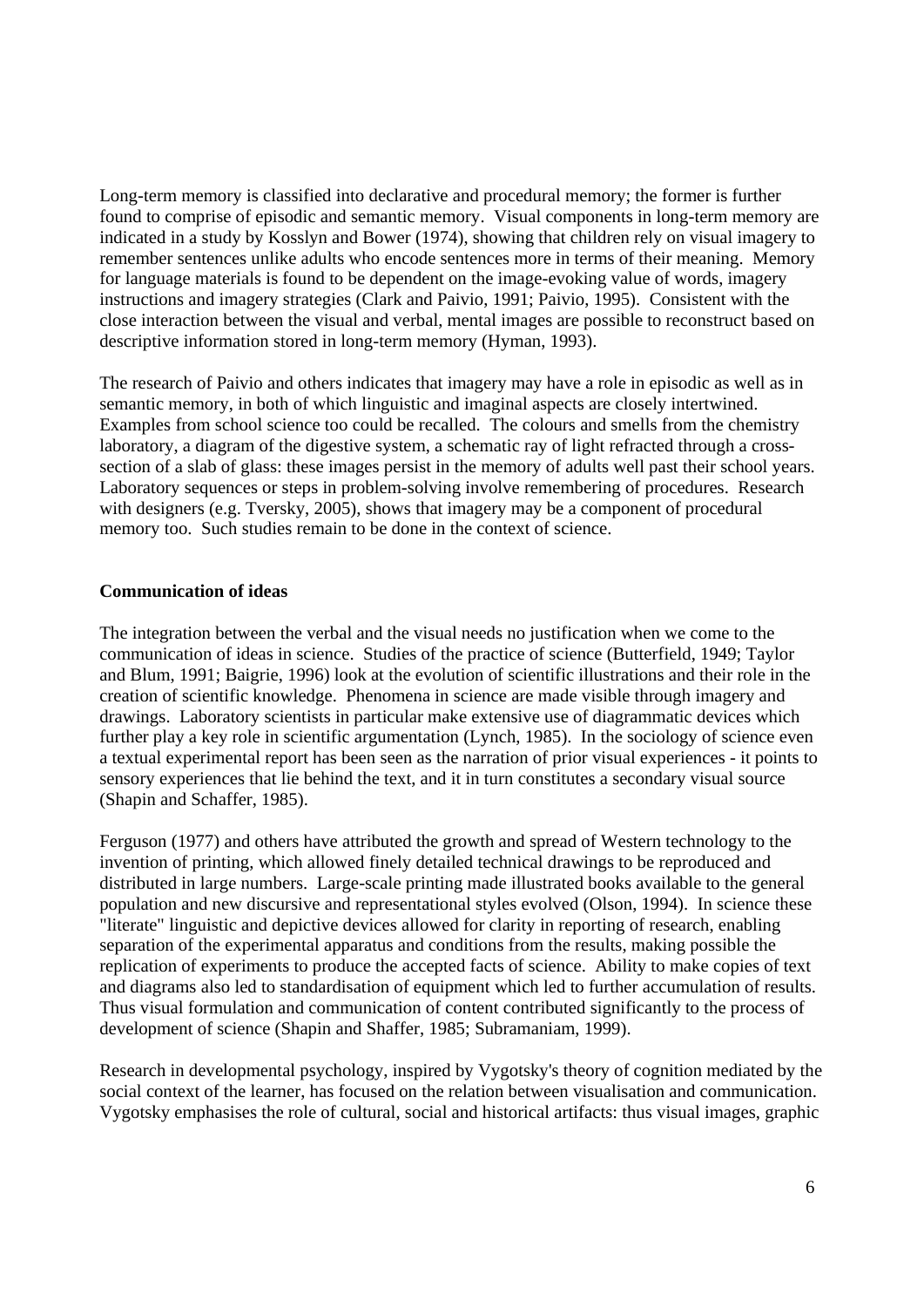symbols and models, plans and maps are instrumental in mediating cognition (Vygotsky, 1978). This approach has been used to study science learning in a classroom as it can happen via communication though drawing, speech, writing and model-making (Brooks, 2002). Studies of collaborative learning in adults too have shown how visual information can be shared through drawings and gestures, leading to efficient solution of problems (Heiser et al., 2004). Collaborative learning with diagrams and other shared devices is described by Brooks in this issue. For elucidating students' models in science however, we need to focus on the reasoning process, which we do in the following sections.

#### **Transformational reasoning in science**

Mental manipulations and transformations of images are a recurrent theme in the reports of imagery by scientists. Psychological research indicates that visual-spatial images are easily susceptible to transformations: in the mind, or externally via concrete models, or on paper. Further, images can hold powerful metaphorical connotations which suggest relations and concepts extending beyond their concrete physical form (Arnheim, 1969; Tversky, 2005). Perhaps, beginning with perceptual images, it may be possible to work up to abstract theoretical concepts and frameworks. This is not to propose an empiricist view in which knowledge is derived from sense experience, but rather to emphasise the theory-ladenness of the images themselves (eg. Topper, 1996) which makes them amenable to model-based transformations.

Historical studies lend credence to this notion. Biology began with visual images recorded as drawings by herbalists, naturalists and explorers. Over time the depictions of individual specimens were transformed into idealised representations of types, ideals or species (Topper, 1996). Generalisations then drawn from these visual images were codified and elaborated in the form of taxonomy. These judgements of morphological similarity and differences must also have required an intuitive kind of transformational reasoning. Such reasoning became more explicit in the work of Georges Cuvier (1769-1832), a pioneer in comparative anatomy. Later, in 1917, D'Arcy Thompson developed a theory of transformation in which he viewed morphology, growth and evolution in terms of mathematical transformations involving the whole organism (Thompson, 1961). To take an example from geology, the study of landform structures involves transformation of observational data via imaginal structural models into parameters that could be fitted into a mathematical or computer model.

A remarkably similar transformation from observational drawings to idealised diagrams is seen in Faraday's rendering of lines of force (Gooding, 1989) leading up to Maxwell's equations of electromagnetism. For Faraday and Maxwell images were heuristic devices guiding their discoveries (Wise, 1979; Nersessian, 1995). Faraday's diagrammatic representations, deriving directly from experiment, corresponded to a concrete physical conception of lines of force. Maxwell, who built on Faraday's work, developed diagrammatic representations that were more abstract, serving to visualise the relationships between fields rather than the fields themselves. Maxwell's visualisations led more explicitly to his mathematical formulations (Nersessian, 1995). Transformational reasoning, in the sense indicated by these examples, goes well beyond mental manipulations of simple figures. It is a challenge to characterise such reasoning in reasonably clear terms and to find ways of studying it.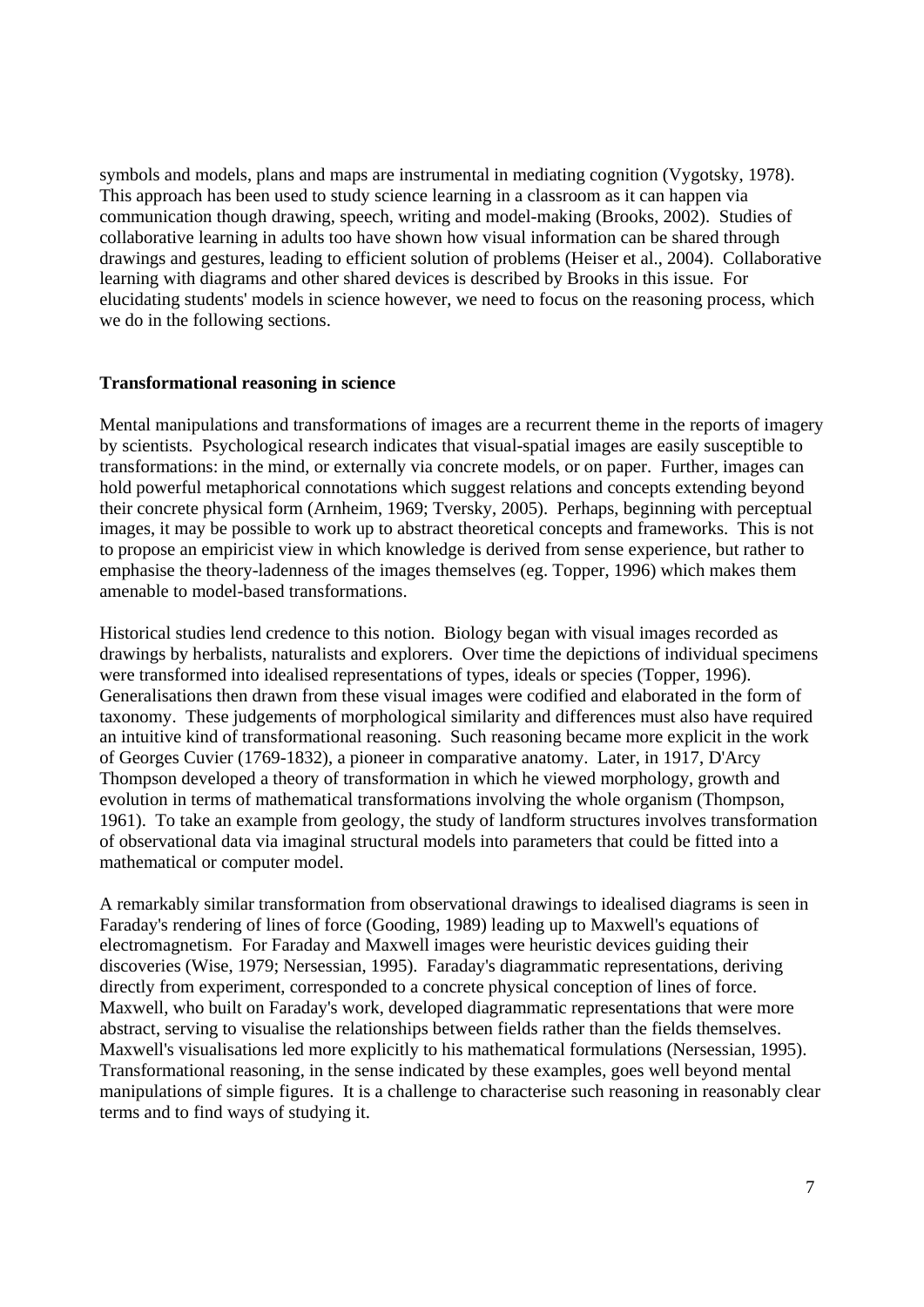Contemporary physics, chemistry, physiology, molecular biology, pharmacology, geology and metereology, offer numerous examples of problems that are formulated visually and solved through visual-spatial transformations. These transformational techniques, through continuous usage, get codified into systems of symbols that can be manipulated using a set of rules. Once the problems have been formulated visually, analytical tools can take over and independently lead to further progress without reference to the original visualisations.

For instance, after Maxwell formulated his mathematical relationships his visual models became redundant (Nersessian, 1995). Today scientists routinely use Maxwell's equations without needing to recreate his visualisations. Similarly Feynmann diagrams, created by an exceptionally visual physicist, are now a standard calculation tool of quantum field theory. Stepping back to the nineteenth century, it is perhaps significant that Galton's (1880) observations, cited in the section on "creativity and discovery", were made at a time when the physical sciences appeared to have reached a culmination in their development. Classical physics had been established on firm theoretical and mathematical basis and further new discoveries seemed unlikely. This notion was soon to be overturned, and we find that in the new mathematics and physics of the early 20th Century there was a resurgence of interest in mental imagery (Hadamard, 1949; Miller, 1984).

### **Cognitive analyses of transformational reasoning**

Piaget and Inhelder (1966) were perhaps the first to study mental visual transformations carried out by children. They proposed that early childhood imagery is "reproductive" in nature; the development from reproductive mental imagery to transformational reasoning with images becomes possible with the emergence of mental operations. This theoretical stance was however tempered by their observation that there are large individual differences in such transformational reasoning in the adult population. Piaget and Inhelder's suggestions were, to identify such typologies early and study them longitudinally, and to study people with extraordinary visual achievements, for example earth scientists, and also those with psychopathological disruptions of visual imagery as in hallucinations (Piaget and Inhelder, 1966).

Tests of spatial ability call for simple imaginal transformations like mental rotation, reflection, cutting, folding and perspective-change (Sorby, this issue). In a survey of individual differences in spatial ability Hegarty and Waller (2005) looked at factor-analytic studies of psychometric data. In a result reminescent of Piaget's classification of imagery, at least two distinct cognitive processes were found to underlie performance on tests of spatial ability: one corresponding to the construction of an image and the other to its transformation in memory. In simple tasks involving construction of a mental image, individual differences are observed only when a speed limit is placed on the task. If enough time is provided for complex tasks then individual differences are seen in the complexity of transformations that a person is capable of carrying out in memory. There is evidence that spatial ability assessed through such relatively content-free tasks is correlated with success in mechanical occupations, mathematics, physics and medical professions (references cited in Hegarty and Waller, 2005; Tversky, 2005).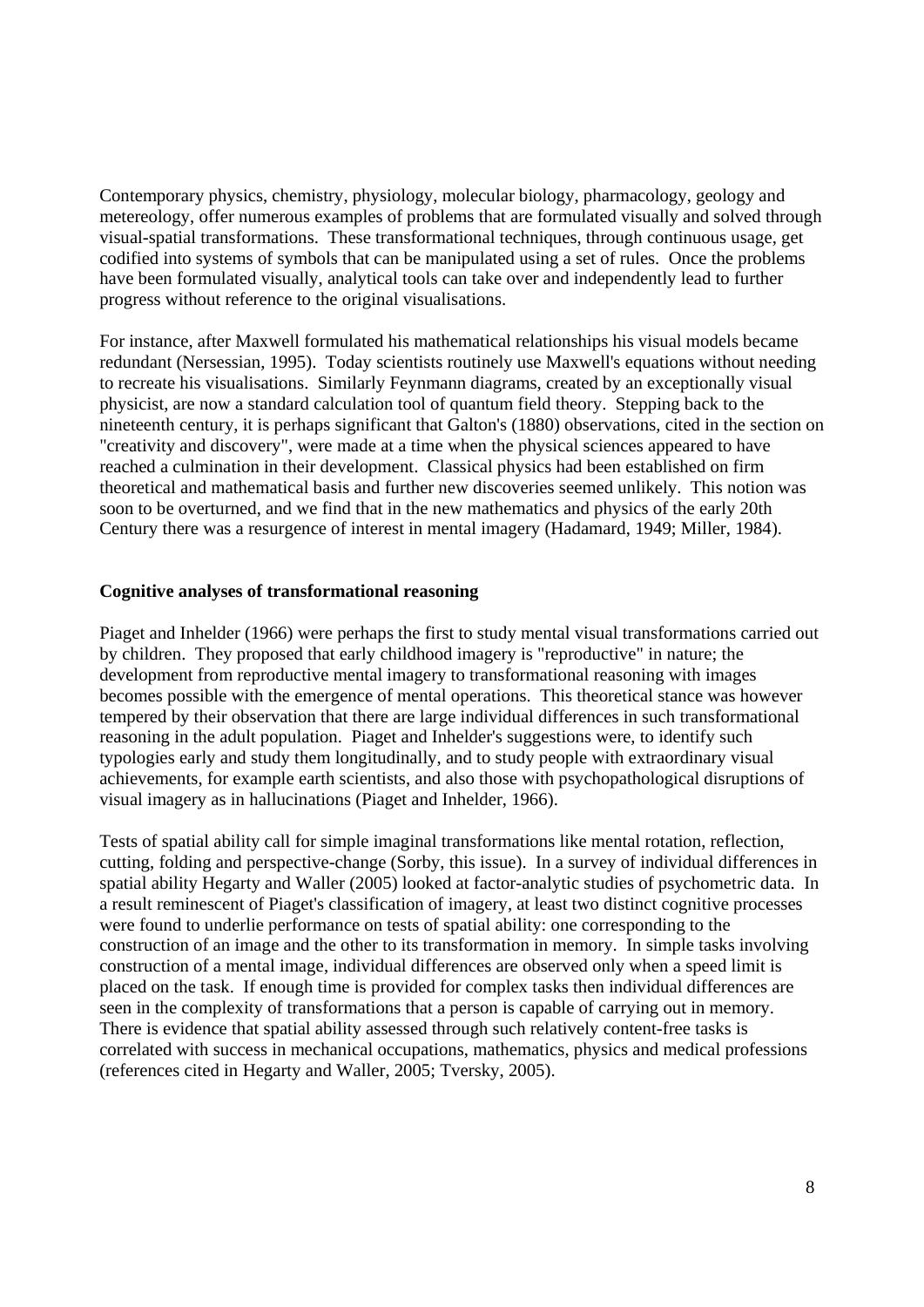A distinction between visual and spatial is seen in neuropsychological studies. Visual processing in the brain is found to involve a ventral pathway leading to the inferior temporal cortex, which processes object features, and a dorsal pathway leading to the parietal cortex, which processes information on spatial location and relationships (Kosslyn and Koenig, 1992).

The research of Shepard and of Kosslyn concerned mental rotations, mental scanning and zooming, in which mental transformations were found to be linked to perceptual processes. Studies of more complex visuospatial reasoning indicate that the order of performing the transformations may be tied to motor processes, like the act of drawing or constructing a figure (Tversky, 2005) or the order of actions involved in carrying out a physical process (Schwartz and Black, 1996; Hegarty, 2004a). Mental representations of simple mechanical systems (pulleys and gears) are thought to encode, not the visually observed motion of components of the system, but rather the causally understood chain of events. Under different conditions students use either mental imagery or abstract causal rules to solve problems related to such systems (Schwartz and Black, 1996; Hegarty, 2004a).

Shepard and Metzler's (1971) classic experiments showed that people rely on mental rotation for comparison of generic three-dimensional objects. But when structurally similar objects rich in information are used, such as molecules in stereochemistry, students are likely to apply rules involving planes of symmetry. Only when they are forced to treat the molecules as generic objects, do students resort to visualisation and mental rotation strategies (Stieff et al., 2005). Thus in moderately complex contexts, transformations on internal or external representations may require not only a perceptual and a motor basis, but also a conceptual basis.

The research described above uses drawings, which are considered as external representations that facilitate operations on internal mental representations. Ways of analysing the conceptual basis of such images, and further developing a pedagogy for them, are indicated by research specifically on drawings and diagrams, which we consider next.

### **Transformational reasoning through drawings**

Consider first the case of children's drawings. We observe that children's early drawings have both expressive and depictive functions. The expressive aspects of their drawings are likely to have significant bearing on our understanding of visual thought as a tool for creativity and the conception of ideas. Yet these aspects have been relatively less encouraged in school; expressive drawings have been studied mostly in contexts like the psychology of art, emotional development, psychoanalysis and therapeutic use for trauma victims. The use of expressive drawings in more "cognitive" tasks remains to be explored.

By necessity then we restrict the discussion to the case of depictive drawings and ask, what is the relationship between children's external depictions and their mental representations? A common and long-standing observation from children's drawings over the years has been an apparent transition, from a schematic stage, when children draw "what they know", to a stage of visual realism, when they start drawing "what they see" (Wales, 1990; Carvalho et al., 2004). In reality, a host of other factors affect children's depictions, from physical constraints to cultural symbolism to individual styles to value judgements (Wales, 1990, Goodnow, 1990). As for diagrams in science,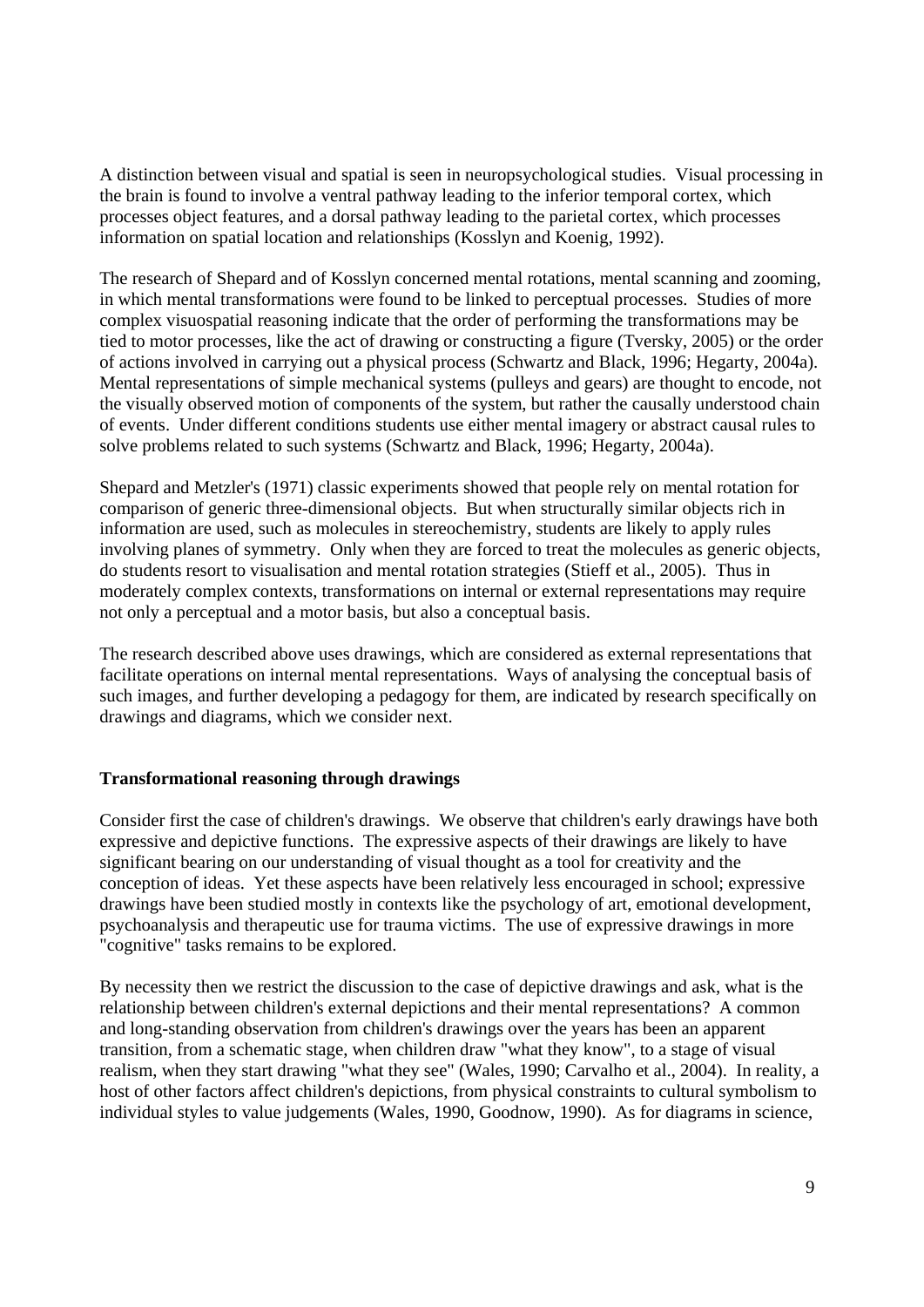which carry significant conceptual content, it seems that another transition might be needed, from "what one sees" to "what one knows (or has learnt)". We mentioned parallels in the history of science with instances of exact depictions giving way to idealised, theory-laden ones (Gooding, 1989; Topper, 1996). Such studies are yet to be done in science learning. Another conclusion from the developmental studies is that external depictions are not related in a staightforward way to internal mental representations. We will return to this point.

A fruitful line of research in developmental psychology has adopted, not a "declarative", but a "procedural" view of drawings. A child's first drawing is regarded, not as a simple "printout" of a perceptual input but as a conceptual schemata constructed through activity, reflection and the influence of culture (Olson, 1970). Thus the drawing does not so much indicate what the child sees or even knows. Rather it shows how (s)he goes about solving a problem and developing a set of conventions, strategies and organising principles that work for the task (Freeman, 1975; Goodnow, 1977). Drawing skills are represented, at a procedural level, as a sequence of steps (Goodnow, 1977; Karmiloff-Smith, 1995). Though significant changes in these procedures may be initiated through encounter with novel problem situations, developmental change is believed to be a largely internal, endogenously driven process (Karmiloff-Smith, 1995).

From the perspective of science learning one is interested in changes that occur due to exposure to new concepts and materials. Research on scientific diagrams too, like the developmental research cited above, supports a procedural view of drawing. Diagrams aid thinking and problem-solving by exploiting certain capabilities of the visual system: like detecting spatial and geometrical relations, efficiently encoding such information and going beyond it to form generalisations (Larkin and Simon, 1987; Pylyshyn, 2003). We thus begin to see how diagrams support transformational reasoning.

Diagrams facilitate mental operations by using space to convey abstract concepts, in that process placing conceptually related information in spatial contiguity (Tversky, 2001). Apart from their external referential meaning which may have to do with a complex reality, diagrams have their own internal meaning. Reasoning with diagrams tends to be focused on the inscription, i.e. the internal meaning, rather than on the external referential meaning (Döerfler, 2004). The rules for transformation that might have applied in the complex situation thus get traded for simpler rules that apply to the diagram. Efficient and successful diagrammatic reasoning needs extensive experience with manipulating diagrams (Döerfler, 2004).

#### **How experts use transformations**

In the use of diagrams in complex knowledge domains there are clear differences between novices and experts. Experts' internal representations encode a fair amount of subject knowledge, while novices may encode mostly surface features of external representations (Hegarty, 2004b; Trumbo, 2006). Studies of practising scientists using external visualisations (Trafton et al., 2005; Trickett and Trafton, 2006) show that spatial transformations are the key to connecting external with internal representations. In analysing photographic and diagrammatic data as well as in interpretation of graphical displays, the scientists (astronomers, physicists and metereologists) in these studies frequently compared several (external) images on the computer screen with each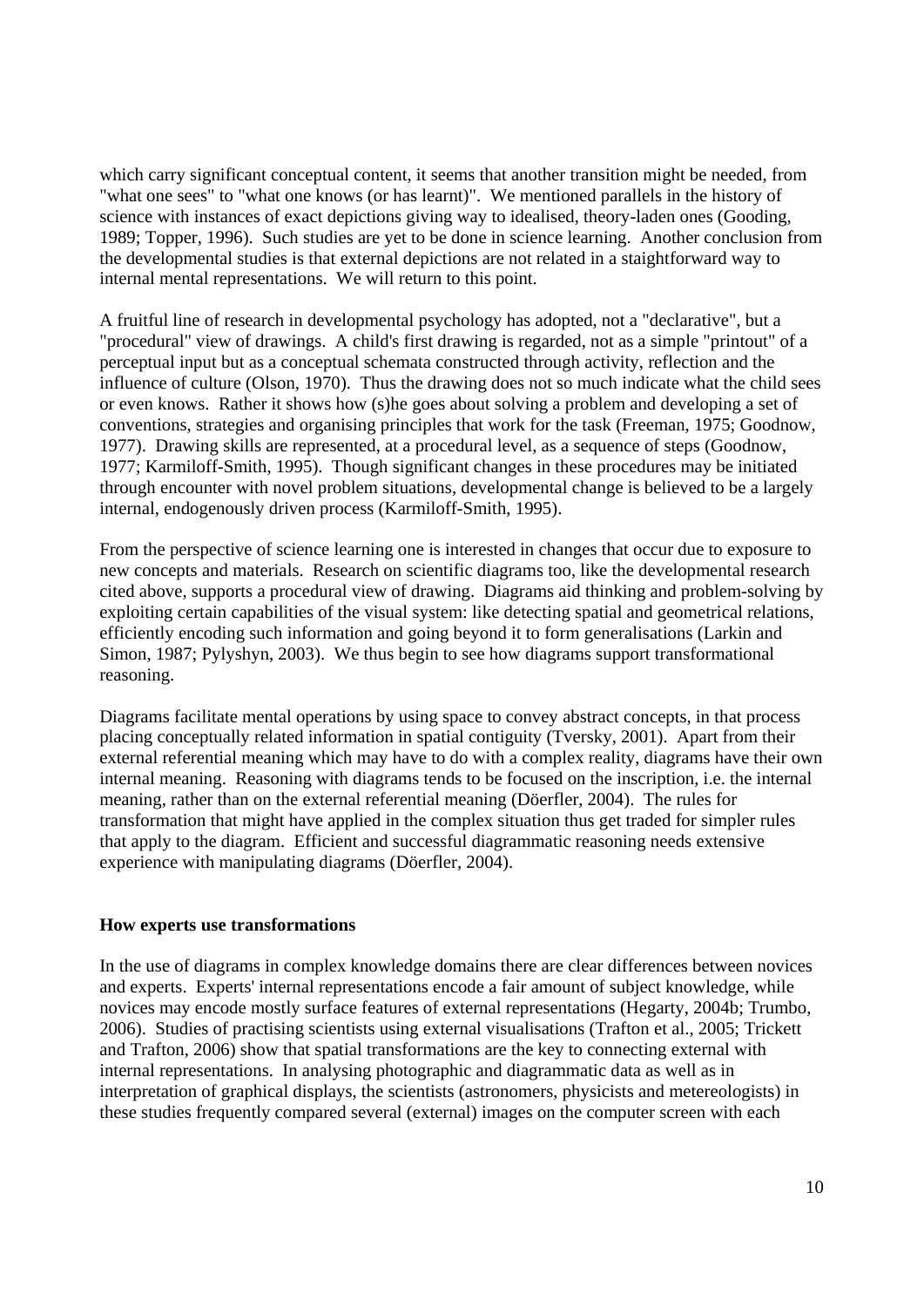other, and also with their own internal representations, mentally transforming them so as to bring about a match between the internal and external representations.

In another instance of transformational reasoning, experts did well in using diagrams to restructure a problem situation. In a study of figure combination and restructuring it was found that while mental imagery facilitates combination of given objects, radical restructuring happens only with the help of a sketch. Experts in design and engineering are particularly good at solving problems in this way (Verstijnen et al., 1998; Subramaniam and Padalkar, this issue).

The transformational reasoning afforded by diagrams results in a facilitation of the imaged mental process. The most compelling arguments to support this "external-internal facilitation" view come from use of drawings in design (Tversky, 1999). In design, the conceptual content lies almost entirely in the drawings: the design is created as a drawing and is also communicated as a drawing. In science the conceptual content may reside in a combination of text, drawings or diagrams and other symbolic devices; thus more specialised rules of transformation would apply which might be characteristic of the domain.

The conceptual component of mental models may derive from a combination of their visuo-spatial, auditory, haptic and motor properties. Spatial cognition in childhood develops through an interaction between tactile, visual and motor learning (Diamond, 1991; Newcombe and Learmonth, 2005). Later in adulthood, for professions that call for fine or large motor co-ordination, like mechanical assembly, surgery, sculpture and gymnastics, the training consists largely of visual and aural inputs. These may involve observing and listening to a master teacher, or analysing diagrams. Thus in specific situations adults may continue to develop mental models with properties that are visual as well as haptic and auditory, possibly also including other modalities (Barsalou et al., 2003).

### **Transformational reasoning in the learning of science**

The powerful concept of transformational reasoning helps integrate the visual-spatial with the semantic component of mental models. Going beyond the classic and purely visual-spatial sense of mental rotations and other manipulations of objects, we have considered transformations of complex mental representations and of their schematic and symbolic externalisations in the form of diagrams and other notations.

Transformational reasoning has perhaps been more studied in mathematics education, and more recently, in design and technology, than in science education. Central to this notion is the ability to envision, not a static state, but a dynamic process by which a new state or a continuum of states are generated (Simon, 1996). In mathematics (Simon, 1996; Douek, 1998) the objects and the operations on them can be defined with some clarity while in science this is more difficult to do. Nonetheless the heuristics of operations in science may bear similarities with that in mathematics and engineering. Douek (1998) for example points out a close relationship between metaphors and transformational reasoning, considering metaphors as particular outcomes of transformational reasoning. This kind of reasoning is more intuitive than inductive or deductive, appearing to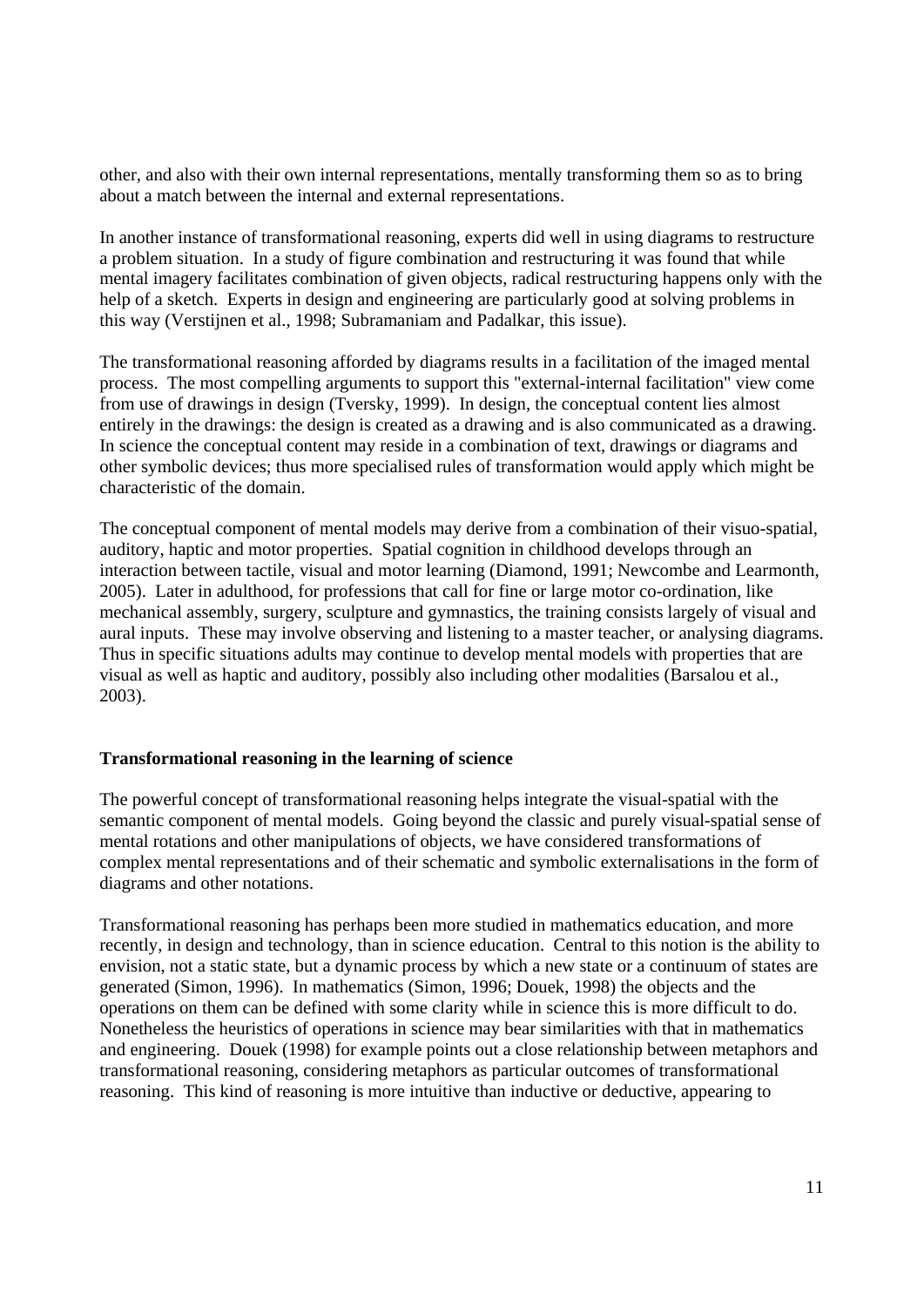involve a series of leaps into the unknown. Some authors consider it to be a case of abduction (Douek, 1998; Shank and Cunningham, 1996; Magnani, 2001).

A classic sequence in inquiry-based science first introduces a natural phenomenon and then goes through a cycle of observation, description, prediction and explanation. Transformational reasoning is essential to this cycle. For example, problem-solving in optics requires conversion of real or imagined situations into schematic diagrams. In study of 13-14 year old students' conceptions in optics, Ramadas and Driver (1989) found that diagrams as opposed to verbal descriptions enabled students to work within an abstracted context consisting of light sources, rays and geometrical projections. This conversion into diagrams allowed for the introduction of conceptual elements into a perceptual description of the situations.

The data in this study was analysed by Ramadas and Shayer (1993) in terms of the descriptiveexplanatory dimension in students' responses. Scores along this dimension were dependent on the demands of the problem and also on the mode of its presentation. Presenting the problem in the form of a diagram rather than as pure text led to more responses of the explanatory type. Interestingly the opportunity to set up the situation in the laboratory did not afford additional help.

We saw that developmental change in children's drawings comes about through the invention or discovery of new procedures. In the context of science learning such development is likely to be driven by classroom experience and conceptual change. In a study of 3rd-5th graders' drawings of motion Ramadas (1990) found that younger children spontaneously used rich contextual, though non-causal, cues to depict motion. Older children tended to use more causal cues and pictorial conventions inspired by animations. The choice between contextual cues and pictorial conventions in older students seemed driven by the type of problem situation: by posing a more demanding task of depicting velocity, the choice was tilted in favour of pictorial conventions and, within these, there was a preference for abstract symbolic rather than simple photographic conventions. Here we see an interaction between age / experience and task demand, and evidence that changes in procedure could be brought about exogeneously through learning experience on the task.

In the now standard terminology of conceptual change (Posner et al., 1982) I have argued that the notion of transformational reasoning may be "intelligible" and "plausible", at an intuitive level. Is it a "fruitful" concept for science education research and practice? Mathai and Ramadas (this issue) use transformations to define visualisation of human body systems. In elementary astronomy, earth-based perceptual data need to be reconciled with the learnt model of the solar system, for which diagrams can help (Subramaniam and Padalkar, this issue). Our pedagogy for the round earth has used tools found to be effective in developing spatial reasoning: 3-d models and manipulative tasks, body gestures and schematic diagrams. In this case body gestures serve to simulate a dynamic situation and to facilitate transformation between a situation or model and a diagram (Padalkar and Ramadas, 2008).

Visual and spatial studies in science education have to map a space between the content-lean research of cognitive psychology and the rich conceptual domains traversed by historical and sociological studies of science. Inquiry learning approaches in particular are yet to solve the problem of inductive generalisations from first-hand experience. Language-based methods offer a way, but they must be supported by visual and spatial modes. We need studies of children learning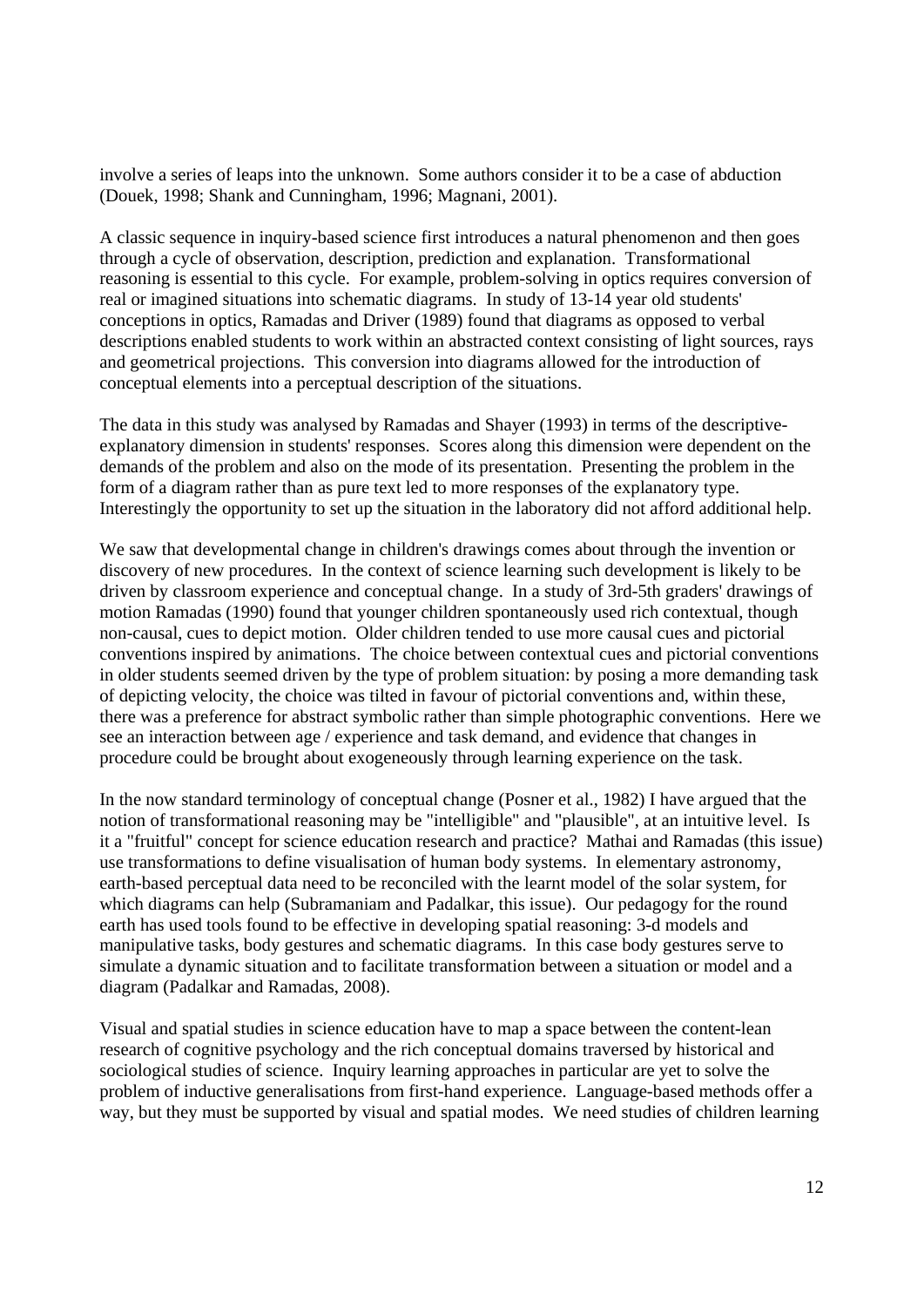science to examine the mediating role played by 3-d models, diagrams, gestures and other visualspatial modes.

### **References**

Anderson, R. E. (1998). Imagery and spatial representation. In W. Bechtel and G. Graham (Eds.) *A companion to cognitive science* (pp. 204-11). Blackwell Companions to Philosophy. Malden, MA, USA and Oxford, UK: Blackwell Publishing.

Arnheim, R. (1969). *Visual thinking*. Los Angeles: University of California Press.

Baddeley, A. (1992). Working memory. *Science, 255*, 556-9.

Baigrie, B. S. (1996). *Picturing knowledge: Historical and philosophical problems concerning the use of art in science* (Toronto Studies in Philosophy), Toronto: University of Toronto Press.

Barsalou, L. W., Simmons, W. K., Barbey, A. K. and Wilson, C. D. (2003). Grounding conceptual knowledge in modality-specific systems. *Trends in Cognitive Science*, 7 (2), 84-91.

Brooks, M. (2002). *Drawing to learn*, PhD. Thesis. University of New England, Australia. Retrieved on 29 Oct 2003 from http://www.une.edu.au/Drawing/main.html.

Butterfield, H. (1949). *The origins of modern science, 1300-1800*, London: G. Bell and Sons. As cited in Baldasso, R. (2006). The role of visual representation in the scientific revolution: A historiographic inquiry. *Centaurus, 48*, 69-88.

Carvalho, G. S., Silva, R., Lima, N. and Coquet, E. (2004). Portuguese primary school children's conceptions about digestion: identification of learning obstacles. *International Journal of Science Education, 26* (9), 1111-1130.

Clark, J. M. & Paivio, A. (1991). Dual coding theory and education. *Educational Psychology Review, 3* (3), 149-170.

de Vega, M. and Marschark, M. (1996). Visuospatial cognition: An historical and theoretical introduction. In M. de Vega, M. J. Intons-Peterson, P. N. Johnson-Laird, M. Denis and M. Marschark (Eds.), *Models of visuospatial cognition* (pp. 3-19). New York: Oxford University Press.

de Vega, M., Marschark, M., Intons-Peterson, M. J., Johnson-Laird, P. N. and Denis, M. (1996). Representation of visuospatial cognition: A discussion. In M. de Vega, M. J. Intons-Peterson, P. N. Johnson-Laird, M. Denis and M. Marschark (Eds.), *Models of visuospatial cognition* (pp. 198-226). New York: Oxford University Press.

Diamond, A. (1991). Neuropsychological insights into the meaning of object concept development. In S. Carey and S. Gelman (Eds.), *The epigenesis of mind: Essays on biology and cognition*. New Jersey: Lawrence Erlbaum Associates Publishers.

Döerfler, W. (2004). Mathematical reasoning and observing transformations of diagrams. In C. Bergsten and B. Grevholm (Eds.), *Mathematics and language* (Skrifter fraan SMDF no. 3, pp. 7- 19). Proceedings, Swedish Society for Research in Mathematics Education, Malmoe, Sweden.

Douek N. (1998). Some remarks about argumentation and mathematical proof and their educational implications. *First CERME international conference*. Retrieved on 4 Oct 2006 from http://www.lettredelapreuve.it/Resumes/Douek/Douek98.html.

Ferguson, E. S. (1977). The mind's eye: Nonverbal thought in technology. *Science, 197* (4306) 827- 836.

Finke, R. (1990). *Creative imagery: Discoveries and inventions in visualization*. Hillsdale, N. J.: Lawrence Erlbaum Associates.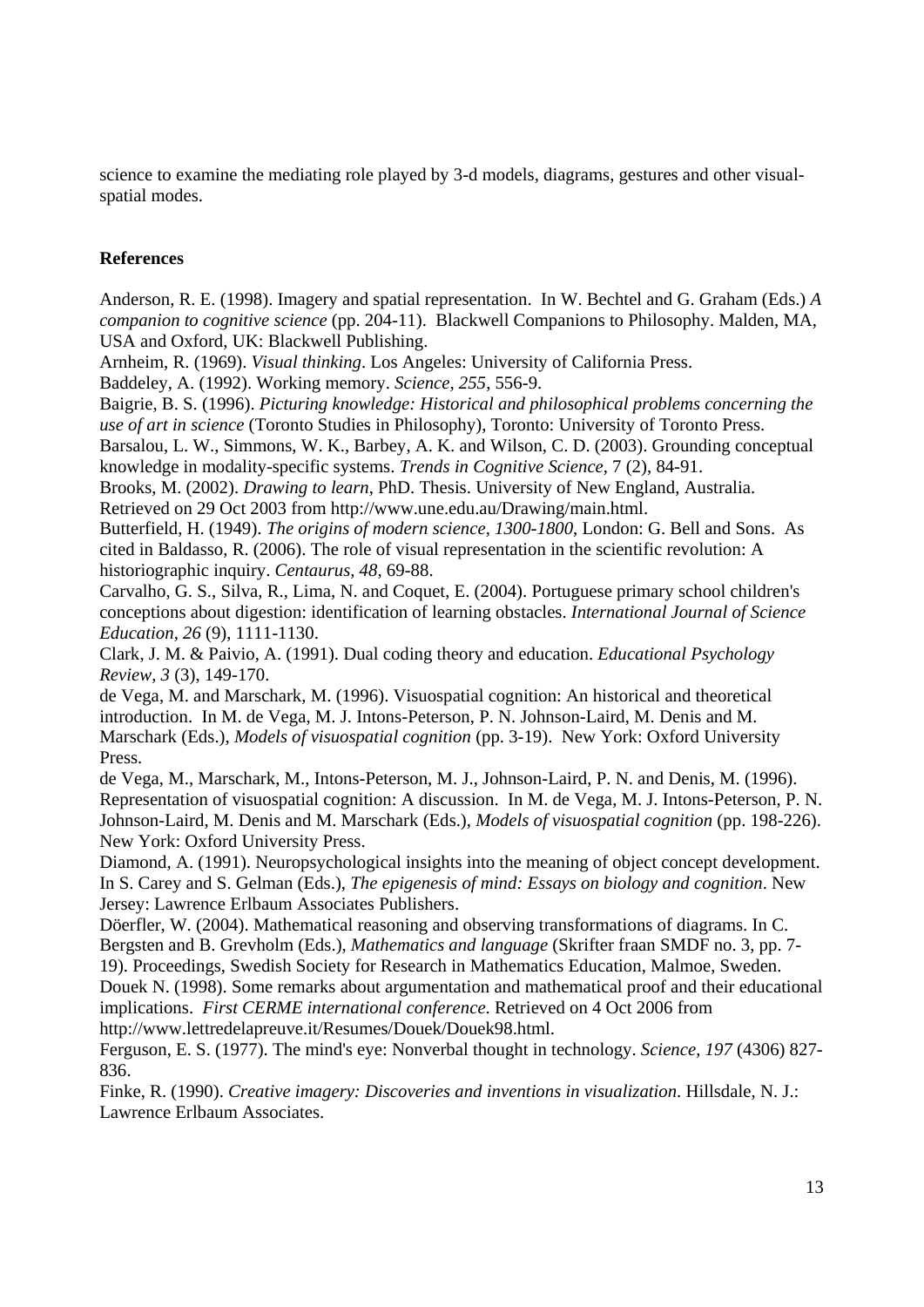Freeman, N. H. (1975). Do children draw men with arms coming out of the head? *Nature, 254*, 416-417.

Galton, F. (1880). Statistics of mental imagery. *Mind, 5*, 301-318. Source: Classics in the history of psychology - http://psychclassics.yourku.ca/Galton/imagery.htm.

Giere, R. (1996). Visual models and scientific judgement. In B. S. Baigrie (Ed.), *Picturing knowledge* (pp. 269-302). Toronto: University of Toronto Press.

Gilbert, J. (2008). Visualization: An emergent interdisciplinary field of practice and enquiry in science education. In J. Gilbert, M. Reiner and M. Nakhleh (Eds.). *Visualization: Theory and practice in science education* (pp. 3-24). Dordrecht, The Netherlands: Springer.

Gooding, D. (1989). 'Magnetic curves' and the magnetic field: experimentation and representation in the history of a theory. In Gooding, D., Pinch, T. and Schaffer, S. (Eds.) *The uses of experiment: Studies in the natural science* (pp. 183-224)*.* Cambridge, UK: Cambridge University Press. Gooding, D., Pinch, T. and Schaffer, S. (Eds.) (1989). *The uses of experiment: Studies in the natural science*. Cambridge, UK: Cambridge University Press.

Goodnow, J. (1977). *Children's drawing*. London: Fontana / Open Books.

Goodnow, J. (1990). The socialization of cognition: What's involved? In J. W. Stigler, R. A.

Shweder and G. Herdt (Eds.), *Cultural psychology* (pp. 259-286). Cambridge, UK: Cambridge University Press.

Gouzman, R. and Kozulin, A. (1998). Enhancing cognitive skills in blind learners. Paper presented at the *Annual Conference of the British Psychological Association (Educational Section)*. Retrieved on 7 Sep 2008 from http://www.icevi.org/publications/educator/winter\_00/article2.htm.

Hadamard, J. (1949). *An essay on the psychology of invention in the mathematical field*. Princeton, NJ: Princeton University Press.

Hegarty, M. (2000). Capacity limits in diagrammatic reasoning. In M. Anderson, P. Cheng & V. Harslev (Eds.) *Theory and application of diagrams* (Lecture Notes in Artificial Intelligence 1889), pp. 194-206. Berlin: Springer.

Hegarty (2004a). Mechanical reasoning by mental simulation. *Trends in Cognitive Sciences, 8* (6), 280-5.

Hegarty, M. (2004b). Diagrams in the mind and in the world: Relations between internal and external visualizations. In A. Blackwell et al. (Eds.) *Diagrams 2004 Conference Proceedings. LNAI 2980* (pp. 1-13). Berlin and Heidelberg: Springer-Verlag.

Hegarty, M. and Waller, D. A. (2005). Individual differences in spatial abilities. In P. Shah and A. Miyake (Eds.). *The Cambridge handbook of visuospatial reasoning* (pp. 121-169). New York: Cambridge University Press.

Heiser, J., Tversky, B. and Silverman, M. (2004). Sketches for and from collaboration. In J. S. Gero, B. Tversky and T. Knight (Eds.). *Visual and spatial reasoning in design III* (pp. 69-78). Sydney: Key Centre for Design Research.

Holton, G. J. (1986a). Thematic presuppositions and the direction of scientific advance. In *The advancement of science, and its burdens* (pp. 3-27). Cambridge, U.K.: Cambridge University Press. Holton, G. J. (1986b). Metaphors in science and education. In *The advancement of science, and its burdens* (pp. 229-252). Cambridge, U.K.: Cambridge University Press.

Holton, G. J. (1995). Imagination in science. In *Einstein, history and other passions* (pp. 160-184). Reading, MA: Addison-Wesley.

Hyman, I. E. (1993). Imagery, reconstructive memory and discovery. In B. Roskos-Ewoldsen, M. J. Intons-Peterson and R. E. Anderson (Eds.), *Imagery, creativity, and discovery: A cognitive perspective* (Advances in Psychology, Vol.98, pp. 99-121). Amsterdam: Elsevier.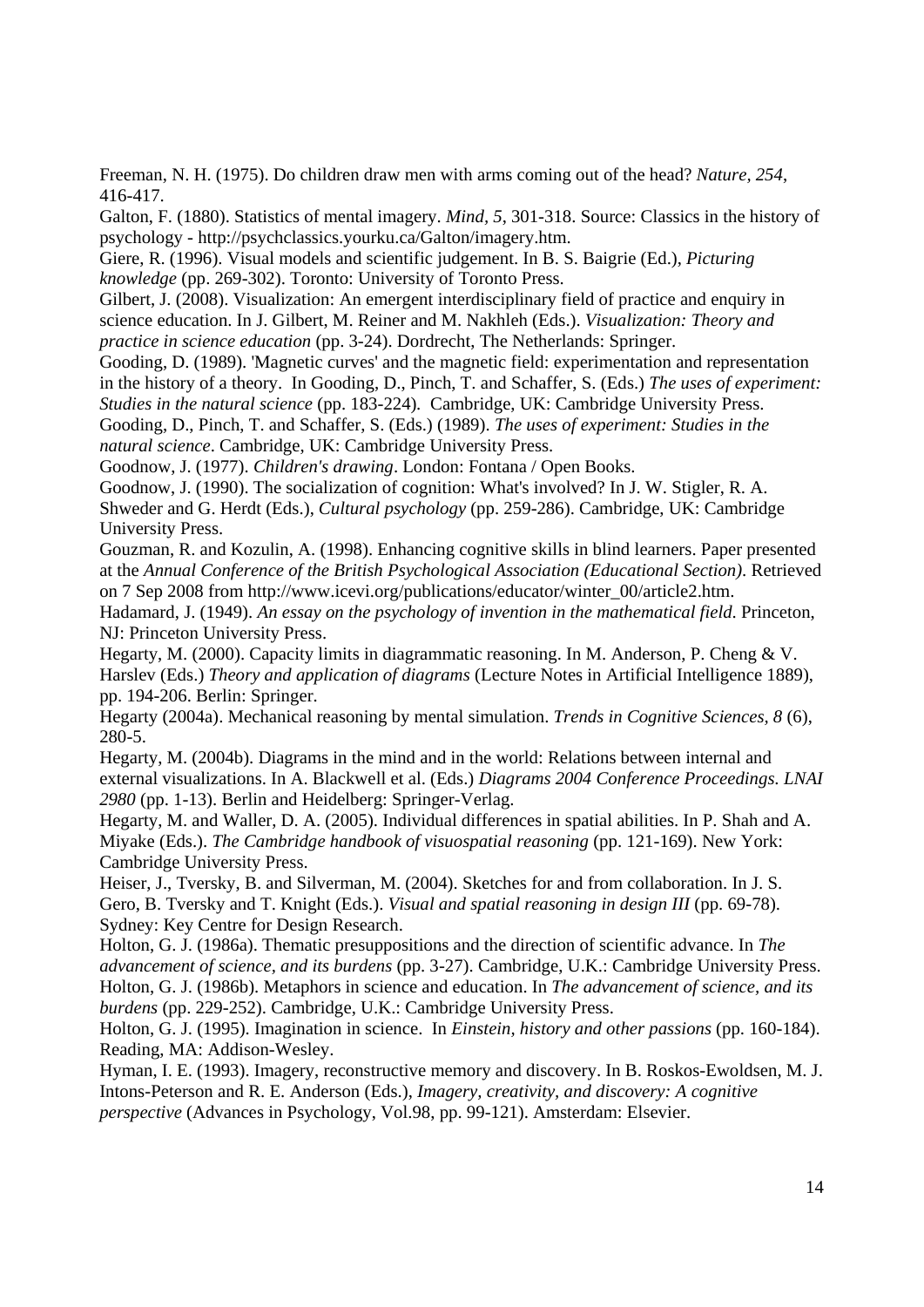Intons-Peterson, M. J. (1993). Imagery's role in creativity and discovery. In B. Roskos-Ewoldsen, M. J. Intons-Peterson and R. E. Anderson (Eds.), *Imagery, creativity, and discovery: A cognitive perspective* (pp. 1-37). Advances in Psychology, Vol.98, Eds. G. E. Stelmach and and P. A. Vroon. Amsterdam: North Holland (Elsevier Science Publishers B. V.).

Karmiloff-Smith, A. (1995). The Child as a notator. In *Beyond modularity: A developmental perspective on cognitive science* (Chapter 6). Massachusetts: Bradford Books, MIT Press.

Kierns, C. (1999). Seeing patterns: visual evidence and pictorial communication in the work of Barbara McClintock*. Journal of the History of Biology, 32,* 163-196.

Kosslyn, S. M. and Bower, G. H. (1974). The role of imagery in sentence memory: a developmental study. *Child Development, 45*, 30-38.

Kosslyn, S. M. and Koenig, O. (1992). *Wet mind: The new cognitive neuroscience.* New York: Free Press.

Larkin, J. H., & Simon, H. A. (1987). Why a diagram is (sometimes) worth ten thousand words. *Cognitive Science, 11,* 65-99.

Levie, W. H. (1987). Research on pictures: A guide to the literature. In D. M. Willows and H. A. Houghton (Eds.), *The psychology of illustration: Basic research* (Vol. 1, pp. 1-50). New York: Springer Verlag.

Lynch, M. (1985). *Art and artifact in laboratory science*. London: Routledge and Kegan Paul. Magnani, L. (2001). *Abduction, reason and science*. New York: Plenum Publishers.

Mathai, S. and Ramadas, J. (this issue). Visuals and visualisation of human body systems. *International Journal of Science Education.*

Mathewson, J. H. (1999). Visual-spatial thinking: An aspect of science overlooked by educators. *Science Education, 83* (1), 33-54.

Mathewson, J. H. (2005). The visual core of science: definition and applications to education. *International Journal of Science Education, 27* (5), 529-548.

Miller, A. I. (1984). *Imagery in scientific thought: Creating 20th-Century physics*. Boston: Birkh äuser.

Nersessian, N. J. (1995). How do scientists think? Capturing the dynamics of conceptual change in science. In R. N. Giere (Ed.), *Cognitive models of science* (pp. 3-45). Minneapolis, MN: University of Minnesota Press.

Nersessian, N. J. (2002). The cognitive basis of model-based reasoning in science. In P. Carruthers, S. Stich and M. Siegal (Eds.) *The cognitive basis of science* (pp. 133-153). Cambridge: Cambridge University Press.

Newcombe, N. and Learmonth, A. (2005). Development of spatial competence. In P. Shah and A. Miyake (Eds.), *Handbook of visuospatial reasoning* (pp. 213-256). New York: Cambridge University Press.

Olson, D. R. (1970). *Cognitive development: The child's acquisition of diagonality*. New York and London: Academic Press.

Olson, D. R. (1994). *The world on paper*. Cambridge: Cambridge University Press.

Padalkar, S. and Ramadas, J. (2008). Modeling the round earth through diagrams. *Astronomy Education Review, 6* (2), 54-74.

HTML: http://aer.noao.edu/cgi-bin/article.pl?id=254

PDF: http://aer.noao.edu/figures/v06i02/06-02-01-04.pdf

Paivio A. (1995). Imagery and memory. In M. S. Gazzaniga (Ed.) *The cognitive neurosciences* (pp. 977-986). Cambridge, MA: MIT Press.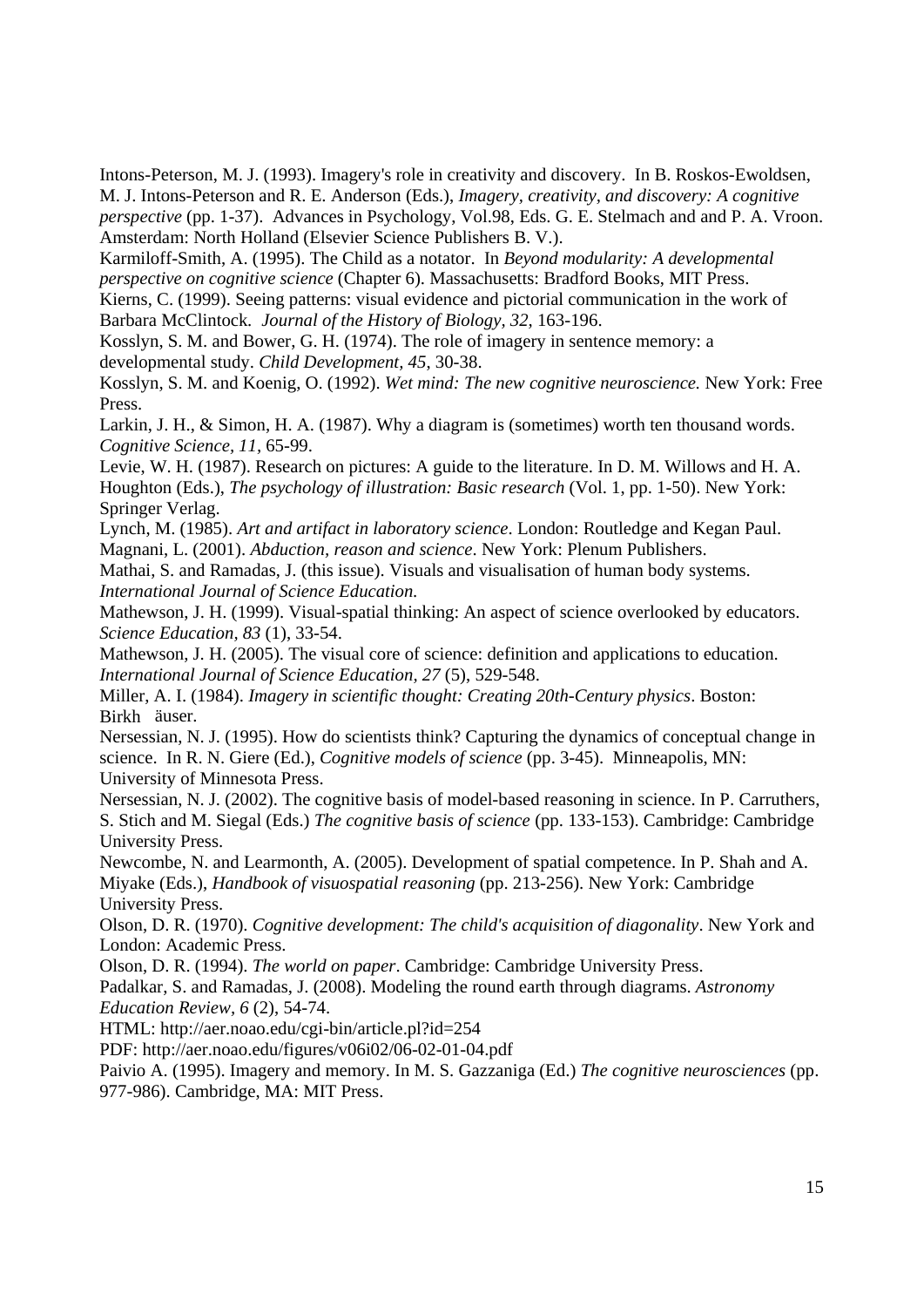Piaget, J. and Inhelder, B. (1948). The child's conception of space. In H. E. Gruber and J. J. Von èche (Eds.) *The essential Piaget*, New York: Basic Books (1977). Part VII, 576-642.

Piaget, J. and Inhelder, B. (1966). Mental imagery in the child. In H. E. Gruber and J. J. Von èche (Eds.) *The essential Piaget*, New York: Basic Books (1977). Part VIII, 643-684.

Posner, G. J., Strike, K. A., Hewson, P. W., & Gertzog, W. A. (1982). Accommodation of a scientific conception: Toward a theory of conceptual change. *Science Education, 66* (2), 211-27. Presmeg, N. C. (1986). Visualisation and mathematical giftedness. *Educational Studies in Mathematics, 17*, 297-311.

Pylyshyn, Z. W. (2003). Seeing with the mind's eye Part 3 - Visual thinking. In *Seeing and visualizing: It's not what you think* (pp. 427-74). Cambridge, MA and London: The MIT Press. Ramachandran, V. S. & Hubbard, E. M. (2001). Synaesthesia: a window into perception, thought and language*, Journal of Consciousness Studies, 8* (12), 3-34.

Ramadas, J. and Driver, R. (1989). *Aspects of secondary students' ideas about light*. Leeds: Centre for Studies in Science and Maths Education, University of Leeds.

Ramadas, J. (1990). Motion in children's drawings, In I. Harel (Ed.) *Constructionist learning* (pp. 249-280) Cambridge, MA: MIT Press.

Ramadas, J. and Shayer, M. (1993). Schematic representations in optics, In P. Black and A. Lucas (Eds.), *Children's informal ideas* (pp. 172-189)*.* London: Routledge.

Roskos-Ewoldsen, B., Intons-Peterson, M. J. and Anderson, R. E. (1993). Imagery, creativity and discovery: Conclusions and implications. In B. Roskos-Ewoldsen, M. J. Intons-Peterson and R. E. Anderson (Eds.), *Imagery, creativity, and discovery: A cognitive perspective* (pp. 313-328).

Advances in Psychology, Vol.98, Eds. G. E. Stelmach and and P. A. Vroon. Amsterdam: North Holland (Elsevier Science Publishers B. V.).

Schnotz, W. (2002). Towards and integrated view of learning from text and visual displays. *Educational Psychology Review, 14* (1), 101-119.

Schwartz, D. L. and Black, J. (1996). Shuttling between depictive models and abstract rules: Induction and fallback. *Cognitive Science, 20* (4), 457-497.

Shank, G. and Cunningham, D. J. (1996). Modeling the six modes of Peircean abduction for educational purposes. Retrieved on 30 Nov 2006 from

http://www.cs.indiana.edu/event/maics96/Proceedings/shank.html.

Shapin, S. and Schaffer, S. (1985). Leviathan *and the air pump: Hobbes, Boyle, and the experimental life*. Princeton, NJ: Princeton University Press.

Shepard, R. N. and Metzler, J. (1971). Mental rotation of three-dimensional objects*. Science, 171*, 701-3.

Shepard, R. N. (1978). Externalization of mental images and the act of creation. In B. Randhawa and W. E. Coffman (Eds.) *Visual learning, thinking and communication* (pp.133-189)*.* New York: Academic Press.

Shepard, R. N. (1988). The imagination of the scientist. In K. Egan and D. Nadaner (Eds.) *Imagination and education* (pp. 153-185). New York and London: Teacher's College.

Simon, M. A. (1996). Beyond inductive and deductive reasoning: the search for a sense of knowing. *Educational Studies in Mathematics, 30*, 197-209.

Sorby, S. (this issue). Educational research in developing 3-D spatial skills for engineering students. *International Journal of Science Education*.

Stieff, M., Bateman, R. C. and Uttal, D. H. (2005). Teaching and learning with three-dimensional representations. In J. K. Gilbert (Ed.) *Visualization in Science Education* (pp. 93-118). Dordrecht, The Netherlands: Springer.